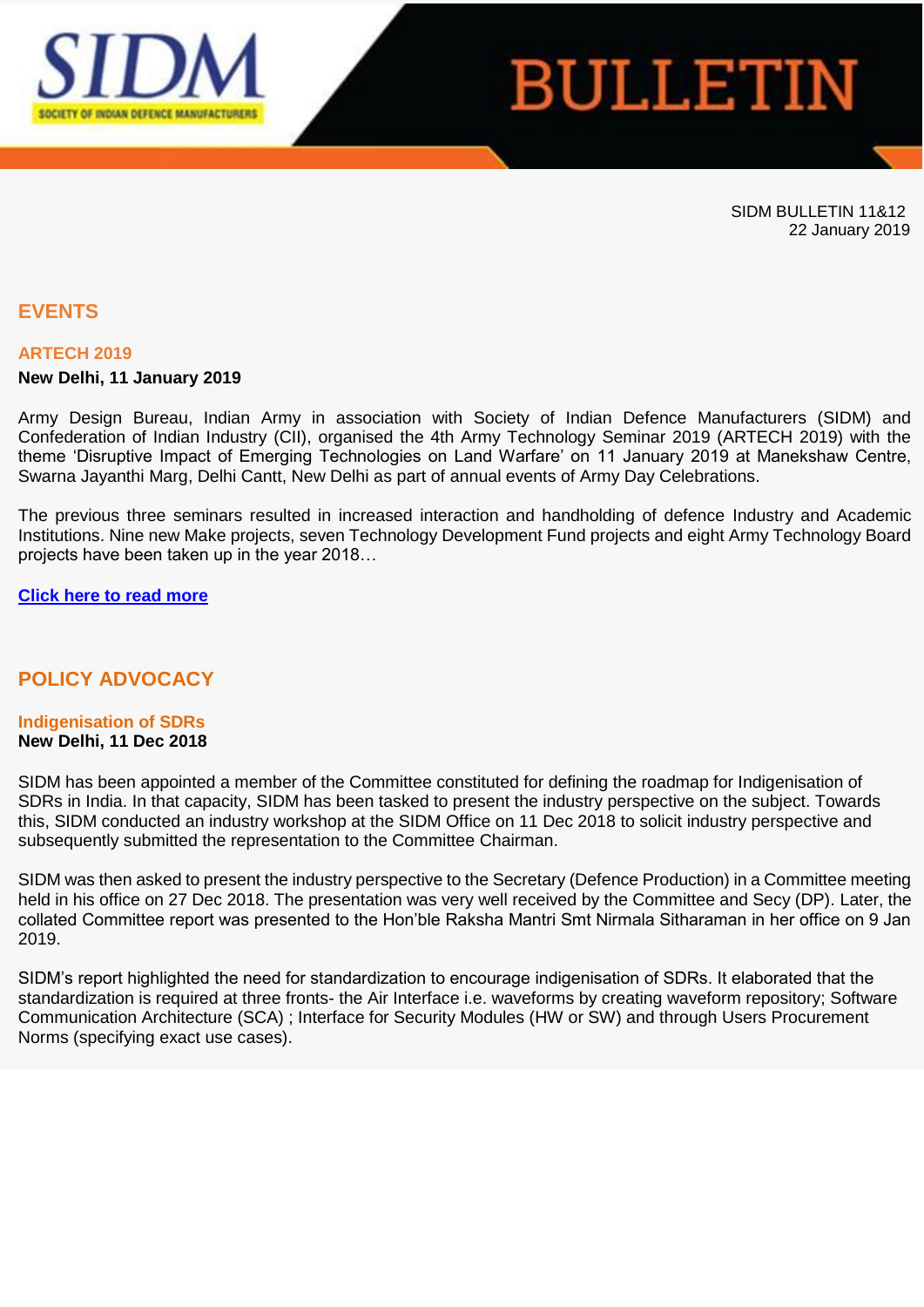SIDM would like to thank its members for their valuable inputs towards the report and would hope for similar participation for future policy initiatives.

#### **Indigenous Content Percentage for Blast Attenuating Seats (BAS) New Delhi, 12 Dec 2018**

The Department of Defence Production (DDP), in its attempt to finalize the Indigenous Content (IC) percentage for the production of Blast Attenuating Seats (BAS), had requested SIDM to seek the necessary inputs from its industry members. SIDM sought comments from the industry members and submitted the collated responses to the concerned office. Subsequently, a meeting was called on 12 Dec 2018, under the chairmanship of Additional Secretary (DP), for the interested industries to propose a minimum local content percentage. DDP was appreciative of SIDM's efforts in identifying the suitable industry members for the inputs.

#### **IBO-DPSU Interaction**

#### **New Delhi, 18 Dec 2018**

SIDM led an industry delegation to an interactive session between the Indian Business Organisations (IBO) and representatives from Service Head Quarters (SHQrs), held on 18 Dec 2018 at IDS HQs. The agenda of such meetings is for the SHQrs to know about the industry capability. The meeting held in December 2018 was attended by industry representatives from Alpha Design Technologies Ltd and Bharat Forge Ltd.

These interactive meetings are held almost every month. Any industry member desirous of attending these meetings may kindly get in touch with us.

#### **Draft NSQRs for procurement of EUMDS and SMT/STE for AUXILIARIES- MAN12PA4-200 SMDS ENGINE, P-75 SUBMARINES**

In the past month, the Indian Navy has been progressing two cases: a) procurement of Expendable Underwater Mine Disposal System (EUMDS) and b) procurement of Special Maintenance Tools (SMT)/ Special Test Equipment (STE) for MAN 12PA4- 200 SMDS Engine installed onboard P-75 Submarines at NSRY, Karwar. SIDM had been tasked to solicit and collate industry comments on the two draft NSQRs. SIDM had reached out to its members to seek comments. The collated comments were submitted to the concerned officer at the Department of Defence Production (DDP).

SIDM would like to thank its members for their valuable comments on the two drafts.

#### **Accredited Testing Facilities in India**

The Directorate of Quality Assurance (Stores) at the Department of Defence Production (DGQA) has been seeking inputs pertaining to the accreditation requirements of foreign buyers. It is being realized that internationally accredited testing facilities should be made available in India, at par with buyer's requirement, to boost Indian exports, thereby providing the much needed fillip to the defence production. SIDM has been tasked to seek inputs from the industry on the specific requirements of accreditation, as necessitated by foreign buyers of the Indian importers. SIDM has reached out to its members for inputs, and is in receipt of a few comments.

#### **INTERNATIONAL COOPERATION**

**Indian – Norwegian Partnership Seminar on Defence and Space Technology and Industrial Cooperation**

**New Delhi, 7 January 2019**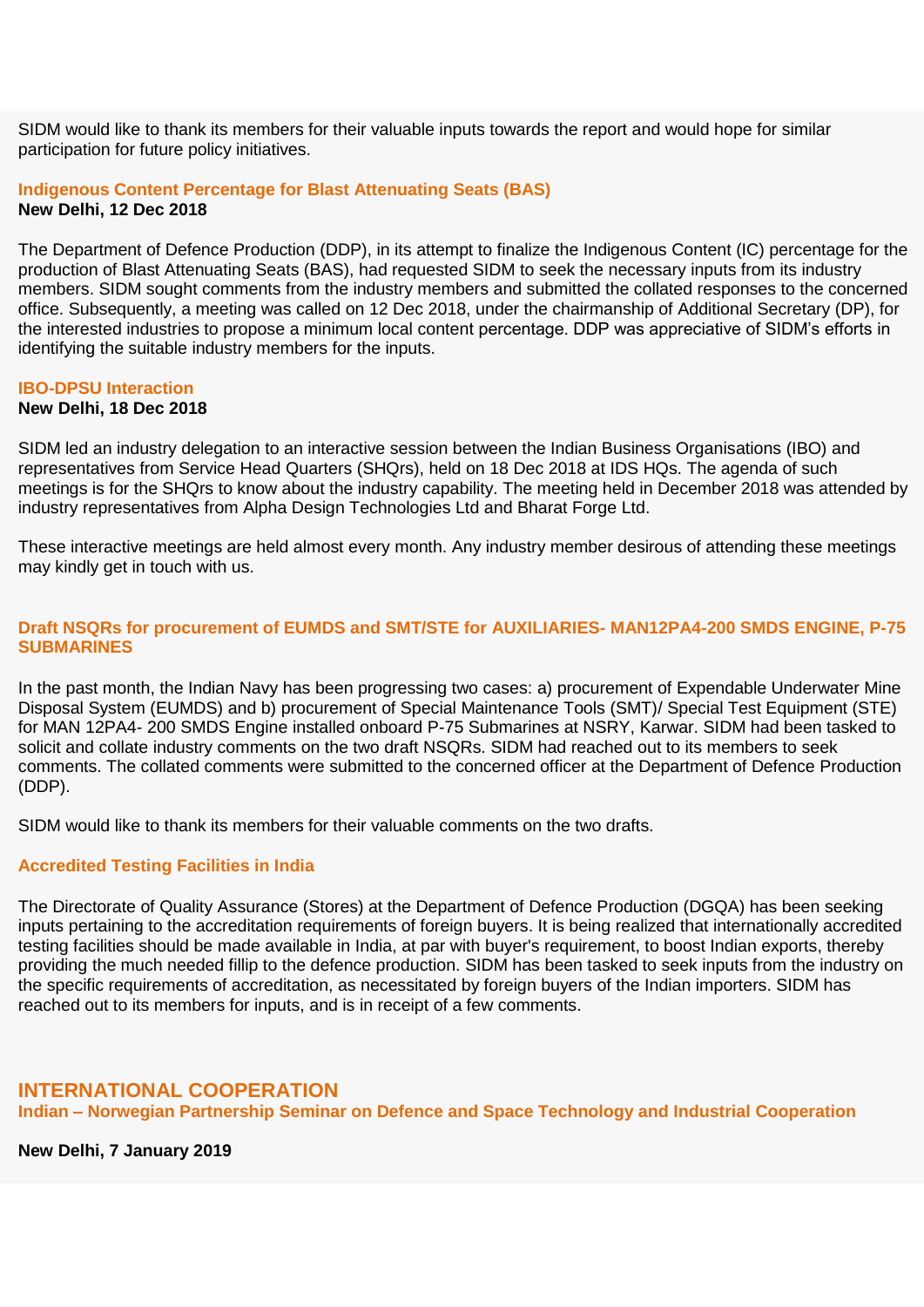Coinciding with the visit of the Hon'ble Prime Minister of Norway, Innovation Norway in association with Society of Indian Defence Manufacturers (SIDM), Confederation of Indian Industry (CII), Norwegian Defence and Security Industries Association (FSi) and Norwegian Industrial Forum for Space Activities (NIFRO) supported by The Royal Norwegian Embassy and The Royal Norwegian Ministry of Defence, organised the Indian – Norwegian Partnership Seminar on Defence and Space Technology and Industrial Cooperation on 7 January 2019 at The Oberoi, Dr. Zakir Hussain Marg, New Delhi.

The seminar included a Plenary session addressed by Hon'ble Prime Minister Solberg. Along with Defence, the seminar saw sessions on Energy, Maritime, Marine and ICT sectors with representation from industry and government from Norway and India.

The session on Defence drew participation of over 60 delegates from Industry, academia and the forces from both sides.

# **UPCOMING EVENTS**

# **SIDM @ Aero India 2019**

#### **Bengaluru, 20-24 February 2019**

SIDM will be in Bengaluru for Aero India 2019 between 20-24 February 2019. Join us with senior officials from the MoD, GoI, Tri-services officers and industry leaders for three days of interactive engagement on defence corridors, supply chain integration and much more. Visit [https://www.sidm.in/events/aero-india-2019](https://apac01.safelinks.protection.outlook.com/?url=http%3A%2F%2Femaila.ciimails.in%2Fciis%2Fltimdt.php%3Fid%3DLR5UUgZVBQgGU0pUCAAHUBg%3DU1ENUFRLX1RBRFxZXg90BgsNTF8P&data=02%7C01%7C%7C70caaad6c5b942d0ecd208d68106d98d%7Ce749ab1b73da4549a0cf1abb0ffbb817%7C0%7C0%7C636838263768056079&sdata=PL6AZNv9H6g9UVyQWJxPRuQFFT3yOUCmHNmeUU2nylo%3D&reserved=0) for details. For participation and collaboration, please contact Mr Wikky Katyal on [wikky.katyal@cii.in](mailto:wikky.katyal@cii.in) or Mr Amit Kumar on [amit.kumar@cii.in.](mailto:amit.kumar@cii.in)

# **21st Defence Acquisition Management Course (DAMC)**

## **New Delhi, 7-8 March 2019**

The aerospace and defence sector has been designated as one of the 25 key sector under the Make in India initiative of Government of India, which is aimed at increasing the contribution of manufacturing to 25% of GDP. The Ministry of Defence has taken several policy and procedure reforms during the last four years to galvanise indigenous defence production in the sector.

To enable greater participation of Indian Industry in defence manufacturing and to familiarize on several aspects of the procurement process of Defence sector, the Society of Indian Defence Manufacturers (SIDM) in collaboration with Confederation of Indian the Industry (CII) is organizing the 21st Defence Acquisition Management Course (DAMC) on 7-8th March 2019, Gulmohar, India Habitat Centre, Lodhi Road, New Delhi…

**[Click here to read more](https://apac01.safelinks.protection.outlook.com/?url=http%3A%2F%2Femaila.ciimails.in%2Fciis%2Fltimdt.php%3Fid%3DLR5UUgZVBQgGUkpUCAAHUBg%3DU1ENUFRLX1RBRFxZXg90BgsNTF8P&data=02%7C01%7C%7C70caaad6c5b942d0ecd208d68106d98d%7Ce749ab1b73da4549a0cf1abb0ffbb817%7C0%7C0%7C636838263768056079&sdata=UPw7DYvTBJv8lGC3k8vqSKubz0BNyXEyyCv5Mk3x6f8%3D&reserved=0)**

# **E- VALUE ADDED SERVICES**

Among other services, SIDM curates opportunities in defence manufacturing from India and around the world. Global tenders, government RFPs/RFIs, other business alerts and a product/service directory are available exclusively to SIDM Members and the subscribers of SIDM 'E-Value Added Service (E-VAS).' E-VAS is an integrated platform and directory of all defence manufacturing opportunities, which allows members to keep abreast with business opportunities from the global defence industry. Subscribers will receive daily email alerts, along with a monthly bulletin highlighting SIDM activities, proceedings of various events, important developments in the sector. In addition, subscribers would also